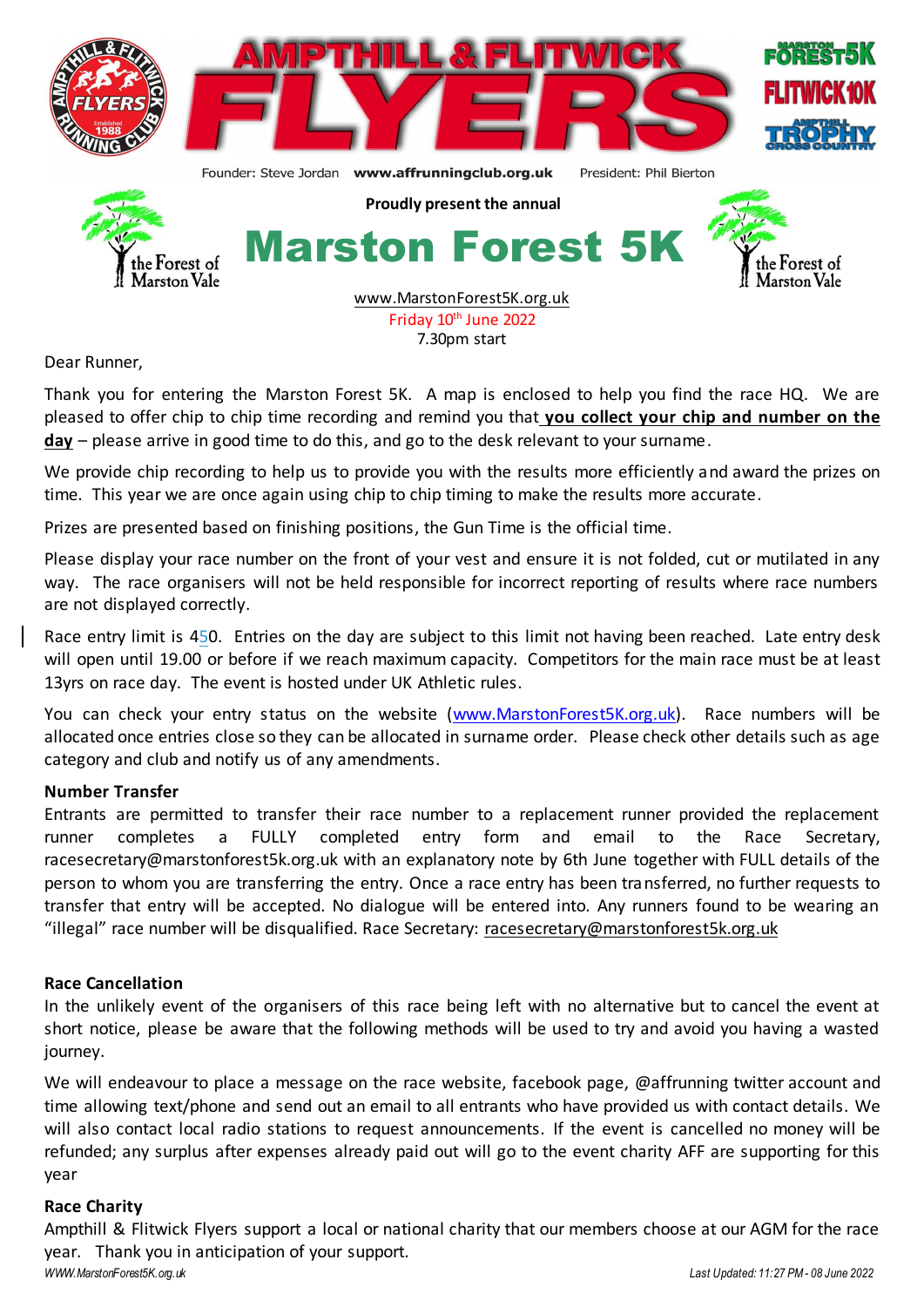# **Race HQ**

The Race HQ is at The Forest Centre, Marston Vale Millennium Country Park, Marston Moretaine, MK43 0PR See map below.

Please note that the **main gate will close at 6.50 pm to allow the race to start**.

## **Wheelchair Athletes**

We regret that this race is not suitable for wheelchair athletes. However disabled parking is available close to the race start and all facilities are wheelchair accessible for spectators

Race literature is available in large print format if required, should you have any specific requirements on race day please alert the race director

# **Race Assembly, Start and Finish**

The race start is just inside the Marston Vale Millennium Country Park; on the main drive about 650m from the Race HQ. Race entrants are requested to assemble at the start by 7.20pm. Late arrivals will be asked to join the back of the pack. The race will start promptly at 7.30pm. The race finishes 250m past the Race HQ. Please be aware, that if you have a child running in the junior race you will have approximately 1K from where they finish to get to the 5K start line. A digital clock will display the time at the finish line. Please ensure your race number is clearly visible to officials. When you have crossed the finish line please can you move away from the finishing funnels, so this doesn't cause confusion with the marshals or cause a bottleneck of runners. Make your way to the designated area where your chip will be removed. Toilets, changing and baggage area Modern, well-equipped facilities are available at the Race HQ but we regret to inform you that there are no showers. Again this year there will be NO baggage drop. The car park is very close to the race start and finish so please come ready to race. Results Race results will be displayed inside the Race HQ as soon as possible after the race. They will also be available on the event website: www.MarstonForest5K.org.uk and on the www.SportsTimingSolutions.co.uk website.

## **Race Assembly, Start and Finish**

The race start is just inside the Marston Vale Millennium Country Park; on the main drive about 650m from the Race HQ. Race entrants are requested to assemble at the start by 7.20pm. Late arrivals will be asked to join the back of the pack. The race will start promptly at **7.30pm**. The race finishes 250m past the Race HQ. **Please be aware**, that if you have a child running in the junior race you will have approximately 1K from where they finish to get to the 5K start line.

A digital clock will display the time at the finish line. Please ensure your race number is clearly visible to officials. When you have crossed the finish line please can you move away from the finishing funnels, so this doesn't cause confusion with the marshals or cause a bottleneck of runners.

## **Toilets, changing and baggage area**

Modern, well-equipped facilities are available at the Race HQ but we regret to inform you that there are no showers. Again this year there will be NO baggage drop. The car park is very close to the race start and finish so please come ready to race. .

## **Results**

Race results will be displayed inside the Race HQ as soon as possible after the race. They will also be available on the event website:**[www.MarstonForest5K.org.uk](http://www.marstonforest5k.org.uk/)** and on the **www.jcracesolutions.co.uk** website.

Your race chip is incorporated into your race number bib. Please Do Not fold or cut your race number bib in any way. Attach on your front with pins or number clips. Do not puncture the chip.

Failure to attach your timing chip correctly could affect your results. Please follow the instructions above

Failure to attach your timing chip correctly could affect your results.

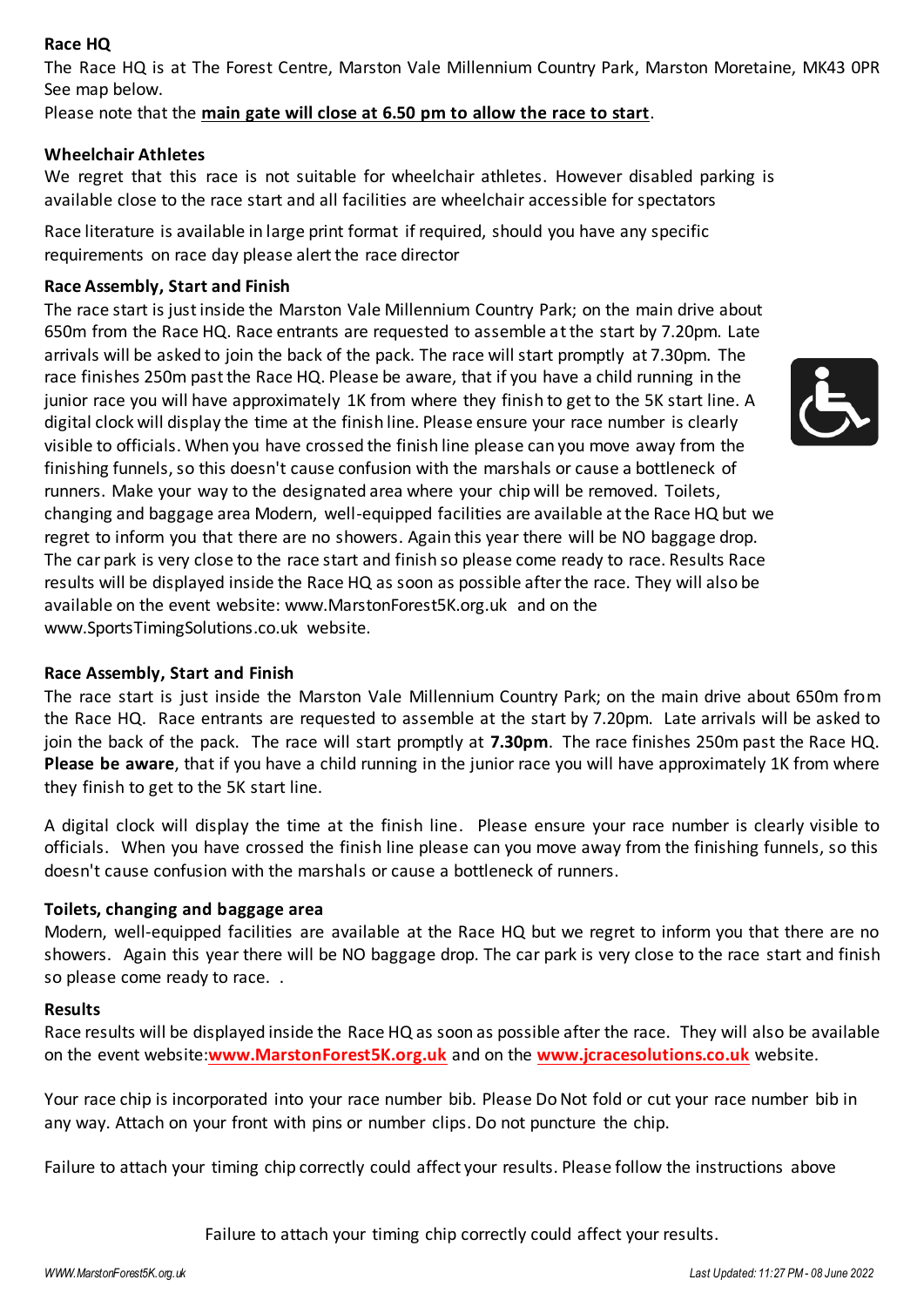## **Prizes and Trophies**

We hope to award prizes by 9pm. Trophies will be awarded to the 1<sup>st</sup> man and woman. Medals will be awarded to 2<sup>nd</sup> & 3<sup>rd</sup> men and women, and to 1<sup>st</sup> FU17, FV35+, FV45+, FV55+, FV65+, MU17, MV40+, MV50+, MV60+ & MV70+. Veteran awards will be made on inclusive age banding so that runners are eligible for all awards below their current age band. Entrants are only eligble for one award in individual categories, to be determined by the race organiser. Winning men's & women's team prizes will also be awarded (1<sup>st</sup> three UKA or ARC members to score).

A cash prize will be awarded for a new course record

| Men:    | 14:40 | Neilson Hall, | Bedford & County AC (2009)    |
|---------|-------|---------------|-------------------------------|
| Ladies: | 17:17 | Alice Ritchie | Marshall Milton Keynes (2021) |

Each finisher will receive a commemorative medal or memento.

## **Refreshments**

The Forest Centre benefits from a licensed café and will put on a delicious BBQ post-race. Food will be available to purchase. Please stay after and enjoy the BBQ with family and friends during the presentation.

#### **Publicity**

Images may be captured during this event using digital photography, video or other mediums. Images may be used as publicity material and may be provided to the media for publication, unless express, written, objections are received (prior to the event) individuals attending this event are deemed to have given their consent by attending or remaining at the event.

#### **FREE Junior Fun Run**

This race will start at 7.00pm near the 5K finish line. From there they run back towards the start line, turn and return to the finish line. A commemorative medal will be given to all junior finishers. This will be marshalled and provides a great opportunity for your children to join in the fun; parents/guardians are encouraged to run with young children if required. NO REGISTRATION IS REQUIRED.

## **Family entertainment**

The Forest Centre boasts nature trails, a sensory garden, children's play area and a gift shop.

## **Medical Assistance**

Medical Services will be in attendance. It is in your own interest to take any advice they may give you. If you have any pre-existing medical condition that you feel the race organisers need to know about please include a note with your entry form or complete details with your online registration. You can also state this on the rear of your entry number. Look after your fellow runners; if you see another runner in distress please contact the nearest marshal or official.

## **Weather and Illness/Hydration**

The race will take place in most weather conditions. Please ensure you have suitable clothing for before, during and after the event for conditions on the day. If it is sunny and warm please remember to use adequate sunblock to last the duration of the race. Please do not attempt to start the race if you have been unwell in the few days before the event.

If you show any signs or have been tested positive for Covid19 please do not attend or run.

This is for yours and others safety and wellbeing.

Please bring your own supply of water to consume before the event to ensure you are adequately hydrated.

Water is available in the finish area.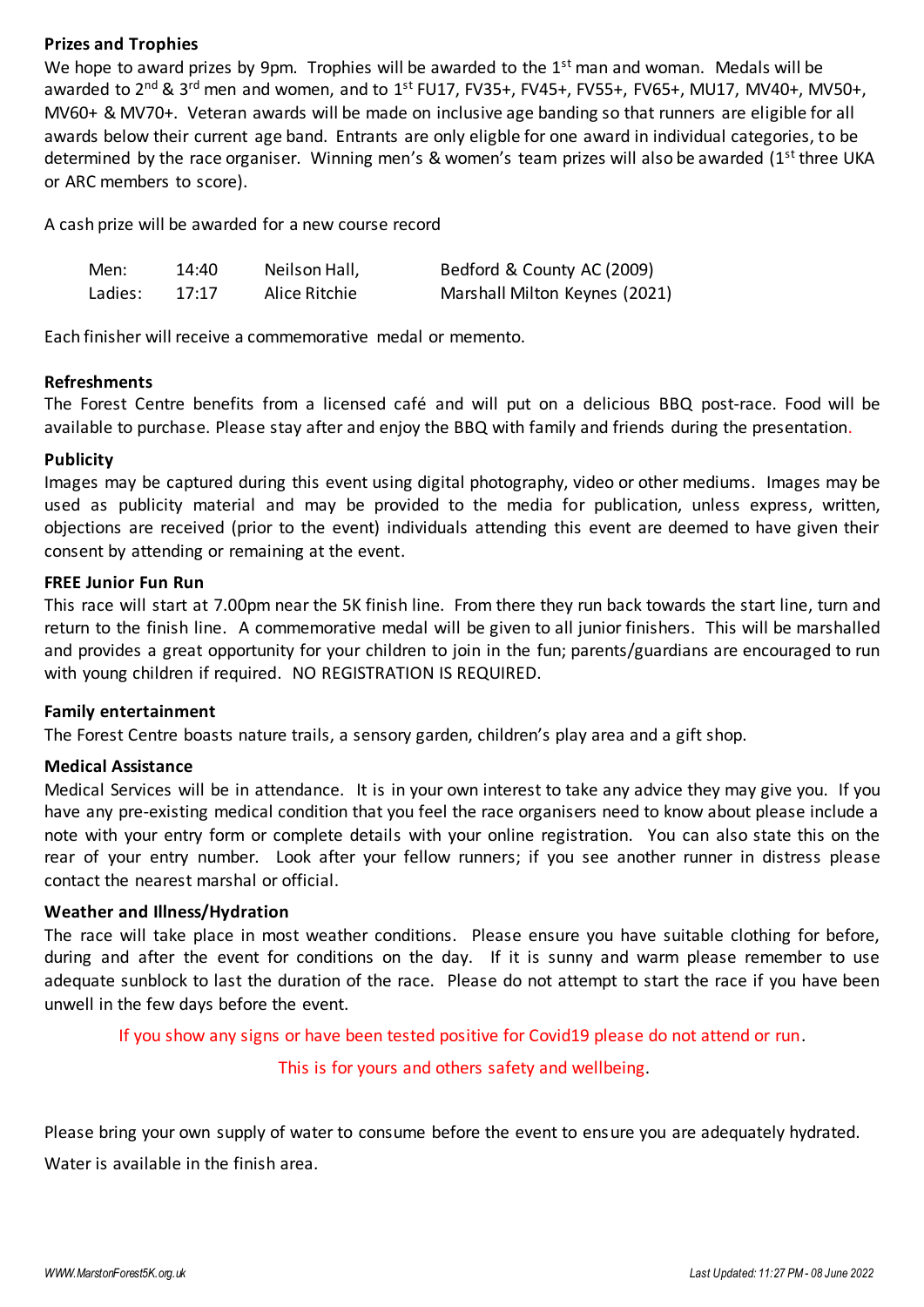#### **The Course**

A fast, scenic course, traffic free and almost completely flat. The course is not measured officially due to the terrain. Technically, the course is classed as multi-terrain; however, this is a bit misleading. The course uses the private driveway and footpaths around The Pillinge and Wetlands. Also, with a total height variation of just 8m over the entire distance the Marston Forest 5K offers genuine PB potential.

The race starts on the main drive, just inside the entrance to Marston Vale Millennium Country Park. Along the main drive for 650m, around the roundabout, along the wide track towards the giant wind turbine and then out onto a meandering footpath alongside peaceful areas of wood and wetland. On the 3K mark the course falls away very slightly and then, approaching 4K, it crosses the race start and tracks back alongside the main drive. Past the Forest Centre and the Race Finish is in sight.

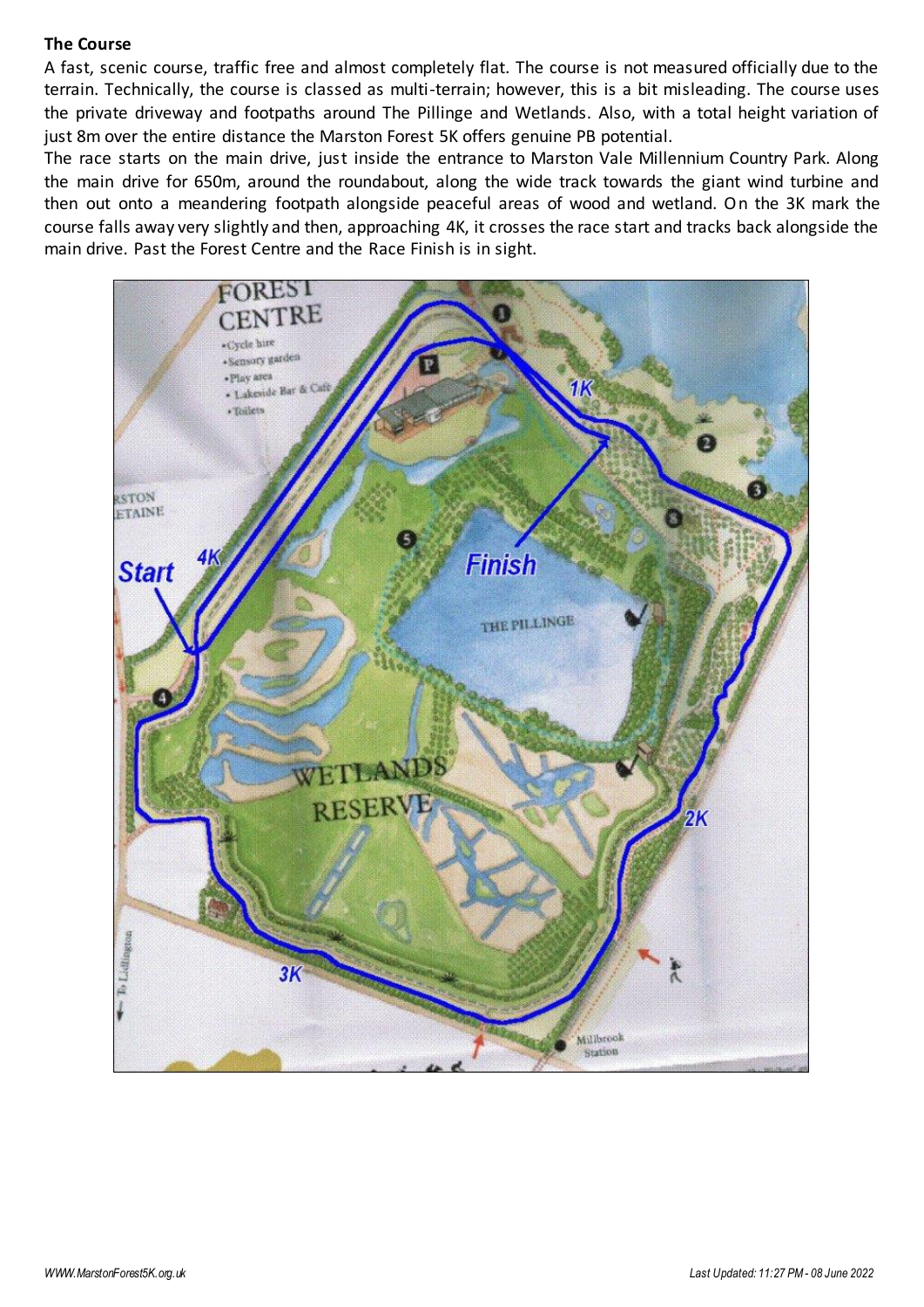## **Water Stations**

Water will not be offered on the course but will be provided in the finish area.

## **Kilometre Markers**

Distance markers will be placed along the course at 1K intervals, except the 5K point, signs are positioned as near as possible to the KM location.

# **Race Etiquette**

Please keep to the left side of the main drive and footpaths unless directed to do otherwise, so that quicker runners can pass. Please remember to respect and thank marshals as you are passing. They have all given up their time voluntarily to ensure the event runs smoothly. Any runner deliberately disobeying marshals or officials instructions may face disqualification. Please be aware that the park is still open to the general public and dog and horses are also using the park. Please be considerate to other park users.

## **Headphone Advice**

The Race Director has taken advice, and in line with current UKA and BARR recommendations on health and safety grounds, advises that all headphones including (but not limited too) earbuds and skull conductors types are banned unless required for medical reasons.



#### **Any runner wearing any such device will be disqualified from the race**

#### **Local Accommodation**

Local Accommodation may be found through the local tourist information branch or by visiting www.information-britain.co.uk

The Marston Forest 5K is supported by



We hope that you have a successful race and enjoy the **Marston Forest 5K**, we also organise the Flitwick 10K in April [\(www.Flitwick10K.org.uk](http://www.flitwick10k.org.uk/)) and Ampthill Trophy Cross Country in October [\(www.AmpthillTrophy.org](../../../Downloads/www.AmpthillTrophy.org.uk).uk).

| Race Director | Richard Jones                       |
|---------------|-------------------------------------|
| Tel:          | 07762 564821                        |
| Email:        | RaceDirector@MarstonForest5K.org.uk |

**Full details of the Terms & Conditions** for all of our events can be found on the club website [https://affrunningclub.org.uk/wp-content/uploads/AFF\\_RaceTC.pdf](https://www.affrunningclub.org.uk/wp-content/uploads/AFF_RaceTC.pdf)